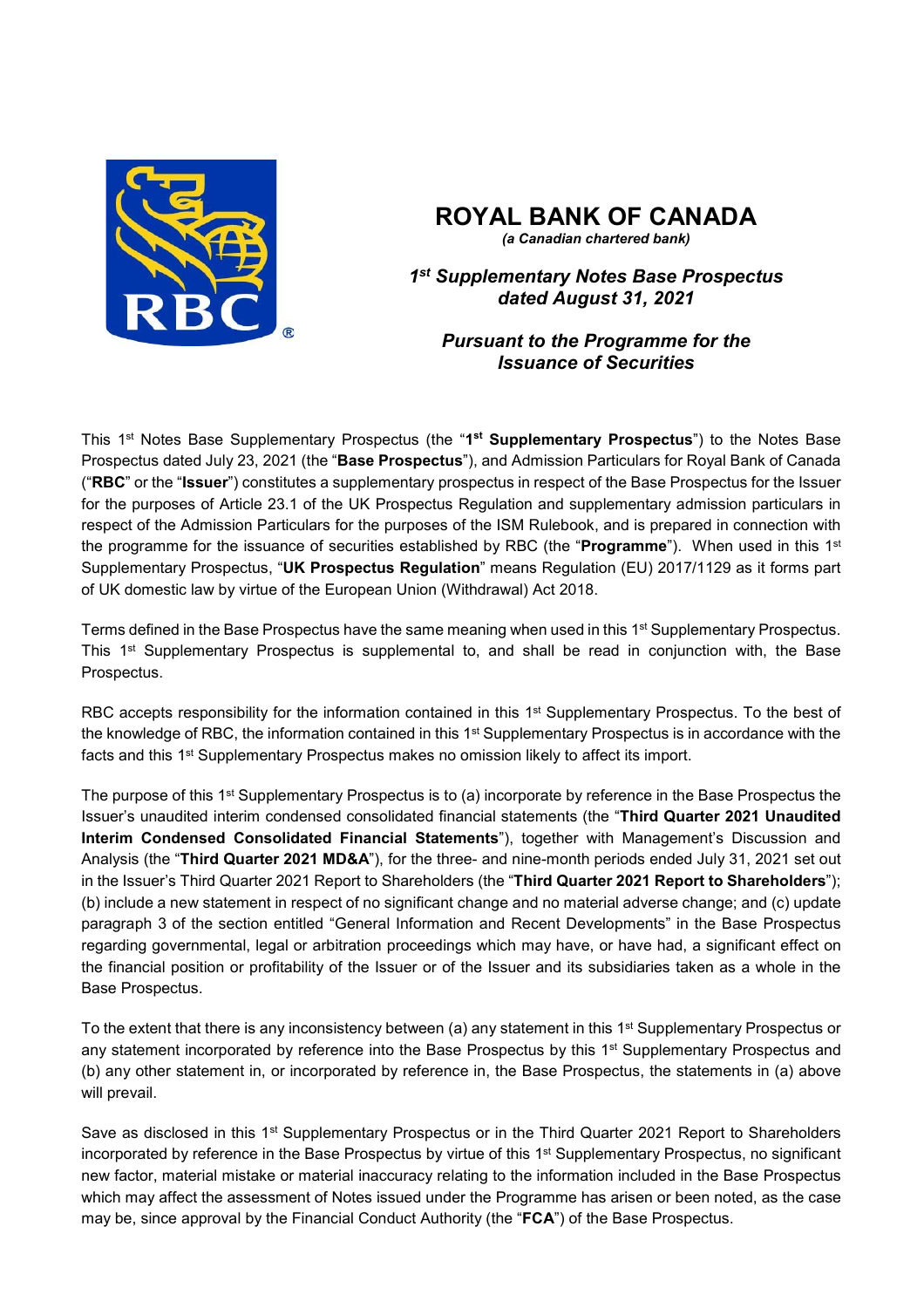### **DOCUMENTS INCORPORATED BY REFERENCE**

The Third Quarter 2021 Unaudited Interim Condensed Consolidated Financial Statements, together with the Third Quarter 2021 MD&A, set out on pages 2 through 79 (excluding page 49) of the Third Quarter 2021 Report to Shareholders are, by virtue of this 1<sup>st</sup> Supplementary Prospectus, incorporated in, and form part of, the Base Prospectus. The remainder of the Third Quarter 2021 Report to Shareholders is either covered elsewhere in the Base Prospectus or is not relevant for investors.

The Third Quarter 2021 Report to Shareholders, which includes the Third Quarter 2021 Unaudited Interim Condensed Consolidated Financial Statements and Third Quarter 2021 MD&A, is available for viewing at:

#### *https://www.rbc.com/investor-relations/\_assets-custom/pdf/2021q3\_report.pdf*

The Third Quarter 2021 Report to Shareholders, which includes the Third Quarter 2021 Unaudited Interim Condensed Consolidated Financial Statements and Third Quarter 2021 MD&A, has been filed with the National Storage Mechanism and is available for viewing at *https://data.fca.org.uk/#/nsm/nationalstoragemechanism* and has been announced via the Regulatory News Service operated by the London Stock Exchange.

For the avoidance of doubt, any document incorporated by reference in the Third Quarter 2021 Report to Shareholders, including the Third Quarter 2021 Unaudited Interim Condensed Consolidated Financial Statements or the Third Quarter 2021 MD&A, shall not form part of this 1<sup>st</sup> Supplementary Prospectus for the purposes of the UK Prospectus Regulation or the ISM Rulebook except where such information or other documents are specifically incorporated by reference in or attached to this 1st Supplementary Prospectus.

Copies of this 1<sup>st</sup> Supplementary Prospectus, the Base Prospectus and the documents incorporated by reference in either of these can be (1) viewed on the Issuer's website maintained in respect of the Programme at *https://www.rbc.com/investor-relations/european-senior-notes-program.html* (2) obtained on written request and without charge from the Issuer at 20th Floor, 200 Bay Street, Toronto, Ontario, Canada M5J 2J5, Attention Senior Vice President, Wholesale Finance and Investor Relations and from the office of the Issuing and Paying Agent, The Bank of New York Mellon, London Branch, One Canada Square, London E14 5AL, England, Attention: Manager, EMEA Corporate & Sovereign Department and (3) viewed on the website of the Regulatory News Service operated by the London Stock Exchange at http://www.londonstockexchange.com/exchange/news/market-news/market-news-home.html under the name of the Issuer and the headline "Publication of Prospectus". Copies of the Issuer's periodic financial reporting can also be viewed by accessing the Issuer's disclosure documents through the Internet on the Canadian System for Electronic Document Analysis and Retrieval at *http://www.SEDAR.com* (an internet based securities regulatory filing system). Any websites included in this 1<sup>st</sup> Supplementary Prospectus other than in respect of the information incorporated by reference are for information purposes only and do not form part of this 1<sup>st</sup> Supplementary Prospectus or the Base Prospectus and the FCA has neither scrutinised or approved the information contained therein.

# **STATEMENT OF NO SIGNIFICANT CHANGE**

Since July 31, 2021, the last day of the financial period in respect of which the most recent unaudited interim condensed consolidated financial statements of the Issuer have been published, there has been no significant change in the financial position or financial performance of the Issuer and its subsidiaries taken as a whole.